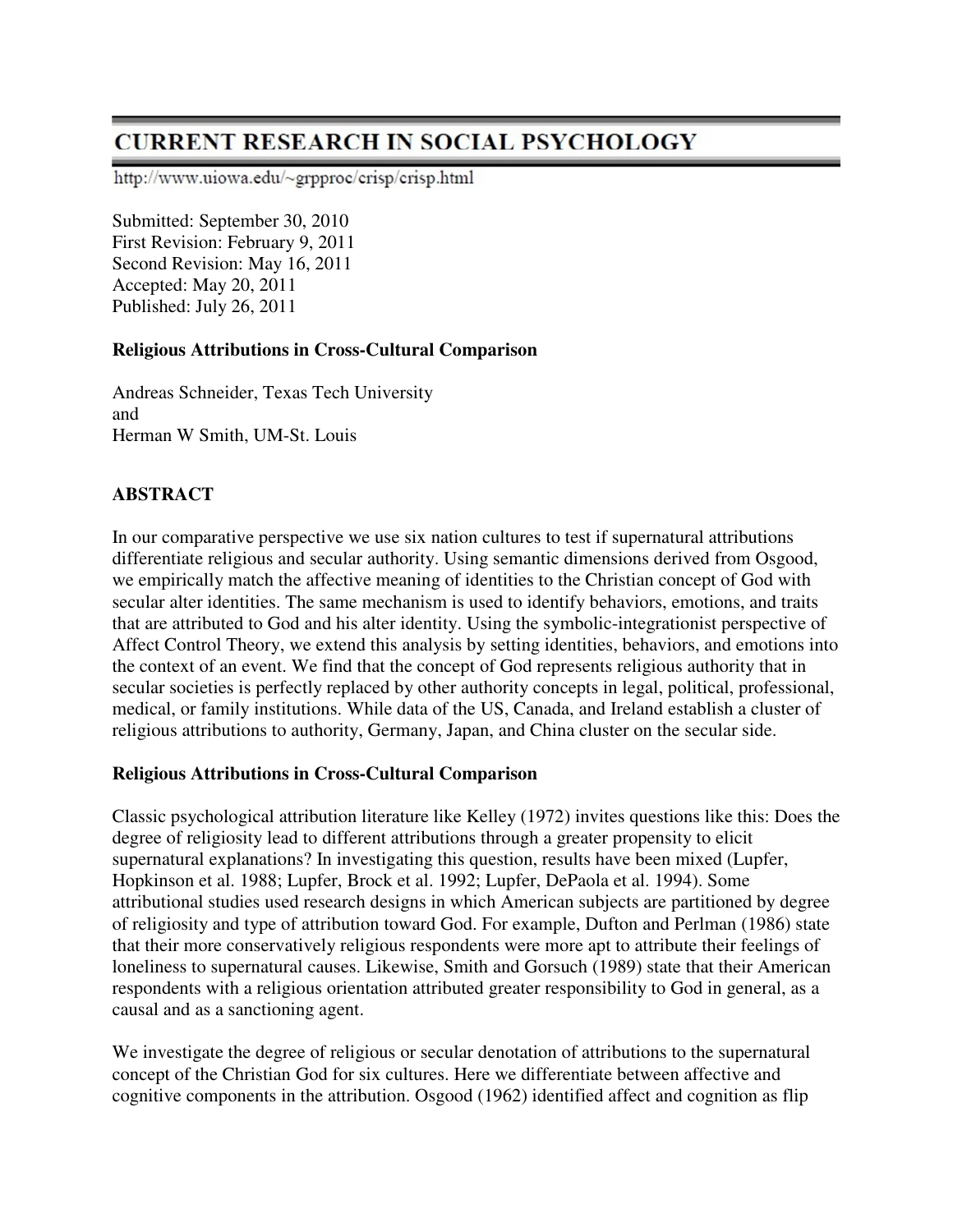sides of the same coin, the sentiment. Affective reactions will trigger cognitive interpretations. In this recursive relation of affective responses and cognitive reflections, we replicate cultural norms in two ways: the normative affective reaction that we experience towards symbolicallyrepresented sentiments and the reactions to the context of these sentiments when they establish an event through cognitive reflections. With Affect Control Theory (ACT) we employ a cybernetic symbolic interactionist framework that not only matches the affective with the cognitive components, but also allows us to put these components into the context of events (Heise 1987, 2007). ACT is formulated as an algorithm by Schneider and Heise (1995) that uses both the general affective representation of sentiments that follows quantitative principles and a qualitative descriptive level where sentiments receive language representation.

This theoretical framework provides us with three methods of cross-cultural analysis of six cultures and two religious sub-cultures that we apply in the investigation of religious attribution. First, we compare the affective representation of the supernatural identity of the Christian God. Second, we match identities, behaviors, traits, and emotions to this supernatural identity according to their affective representation and hereby investigate their degree of religious or secular denotation. Third, we investigate the dynamics that occur when supernatural identities are put into the context of events.

# **THE AFFECTIVE BASES OF RELIGIOUS ATTRIBUTIONS**

Like the Kelly-inspired (1972) attribution papers, this paper assumes that all attributions are rooted in salient characteristics of attributers and in the embeddedness of attributors in specific situations and events. This paper, however, traces back to the trait-attribution tradition originating in classic work of Asch (1948) on central organizing traits. Essentially, the Asch tradition suggests that specific role-identities traits and emotions are psychologically or semantically equivalent. Asch's ideas found fruition in psychological mapping of traits and identities in the work of Rosenberg (1972).

Smith, Matsuno, and Ike (2001) have explicated the principles underlying both the Western and Japanese attribution processes. The key mechanism in any case is the psychological proximity or equivalence between a person's identities and traits. For example, a *minister* (all identities, behaviors traits, and emotions that refer to empirical examples are italicized) is rated in the USA affective meaning database as somewhat good, somewhat potent, and neutral in liveliness. The control part of ACT derives from the simple principle that humans have a need for psychological consistency. So a person for whom being a minister is central to self-image is constrained to act like a *minister* – make promises, appeal to, serve, address, or give instructions to. Similarly, the role-identity of *minister* constrains his or her displays of emotions and personality traits. MacKinnon (1994) terms these "characteristic emotions" because they confirm and maintain one's salient self-presentations and definitions of the situation. Similarly, acting as if he is a *father* who is possessed by the trait of self-consciousness would perfectly confirm a father's selfimage.

MacKinnon argues that life is more complicated than presupposed by characteristic emotions. While a characteristic emotion perfectly confirms one's salient identities, in real life the salient identities and emotions of those one interacts with also pull the person to confirm their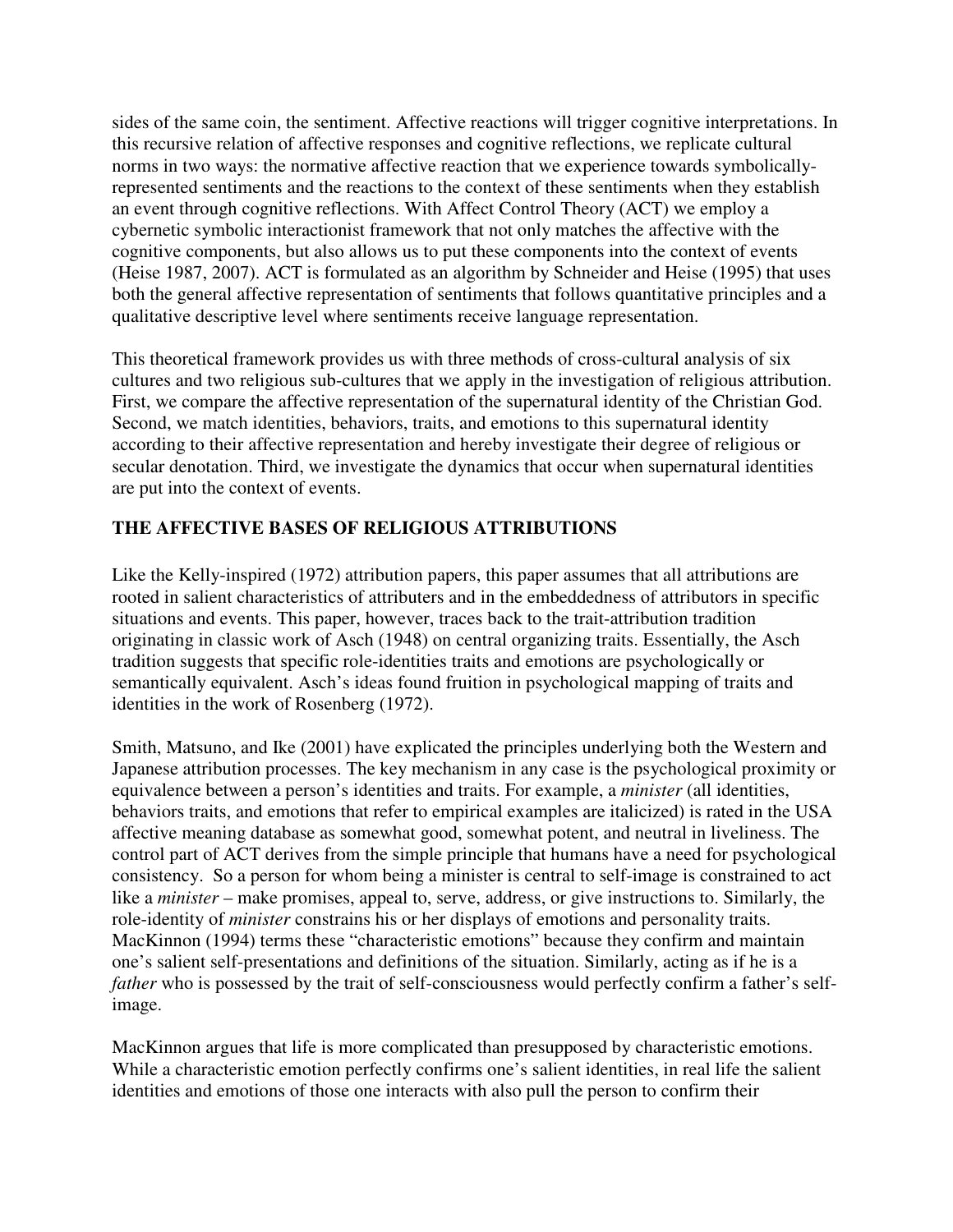counterpart's emotions. MacKinnon uses the term "structural emotion" for capturing the perfect confirmation of one's self through particular situations. Extending our example of a *minister* who carries the salient role of *father* to his *son*, the salient role of *father* is perfectly confirmed if he tries to accommodate his *son*, which leads to structural emotions like *pleased father* and *moved son*. The same scenario perfectly confirms the father as possessing the trait of *cheerfulness* and his son as *obedient*.

The multiple necessary schema literature cited above emanates from the "availability hypothesis." That is, the assumption is that individuals utilize either religious or secular hypotheses, whichever is most accessible. This raises the question of why certain causal explanations are more or less available. The affect control tradition toggles this problem by focusing on general mechanics used in the explanation process. These general mechanics are captured empirically in impression-formation equations. Perceptions of psychological consistency reinforce, and inconsistency penalizes, the elicitation of specific causal attributions. A minister appears psychologically consistent if he expresses awe and reverence in that role, but it stretches the imagination to think the same person winning the Powerball prize is due to God being on his side rather than luck or chance.

We investigate the impact of evoking attributions toward the different cross-cultural conceptions of the Christian God versus other causal agents. Matching the meaning of God with alter identities according to the attribution of affective meaning, and placing God and his alter identities in the context of events investigating the attribution of emotions, traits, and appropriate behaviors, we cross-culturally test if supernatural attributions differentiate religious and secular authority.

### DATA

Cultural norms about sentiments are defined on three dimensions of affective response: evaluation (E), potency (P), and activity (A), the EPA profiles (Osgood 1962). Osgood (Osgood et al. 1975) identified three central dimensions of affective response to be culturally universal in the processing of meaning. Semantic differential scales measure the evaluation (good or bad and bad or awful), potency (big or little and powerful or powerless), and activity (fast or slow and young or old). Semantic differential scales reaching from -4.33 to 4.33 measure these three dimensions of affective meaning and empirically establish a culture-specific EPA profile for any sentiment.

| Evaluation: | good, nice - bad, awful               |
|-------------|---------------------------------------|
| Potency:    | big, powerful - little, powerless     |
| Activity:   | fast, young, noisy - slow, old, quiet |

Using the example of *God*, he/she is rated as extremely good (2.6), very potent, and slightly active (.9) by North American males. Following the standard in the ACT literature, the EPA profile is indicated as (2.6,2.9,.9). This paper employs affective meaning data from several publicly available data sets that rate the goodness, powerfulness, and liveliness of various stimuli (Heise 2001a). These lexicons improve the semantic differential measurement theory (Osgood, May et al. 1975). The affective meaning improvements to measurement now produce reliability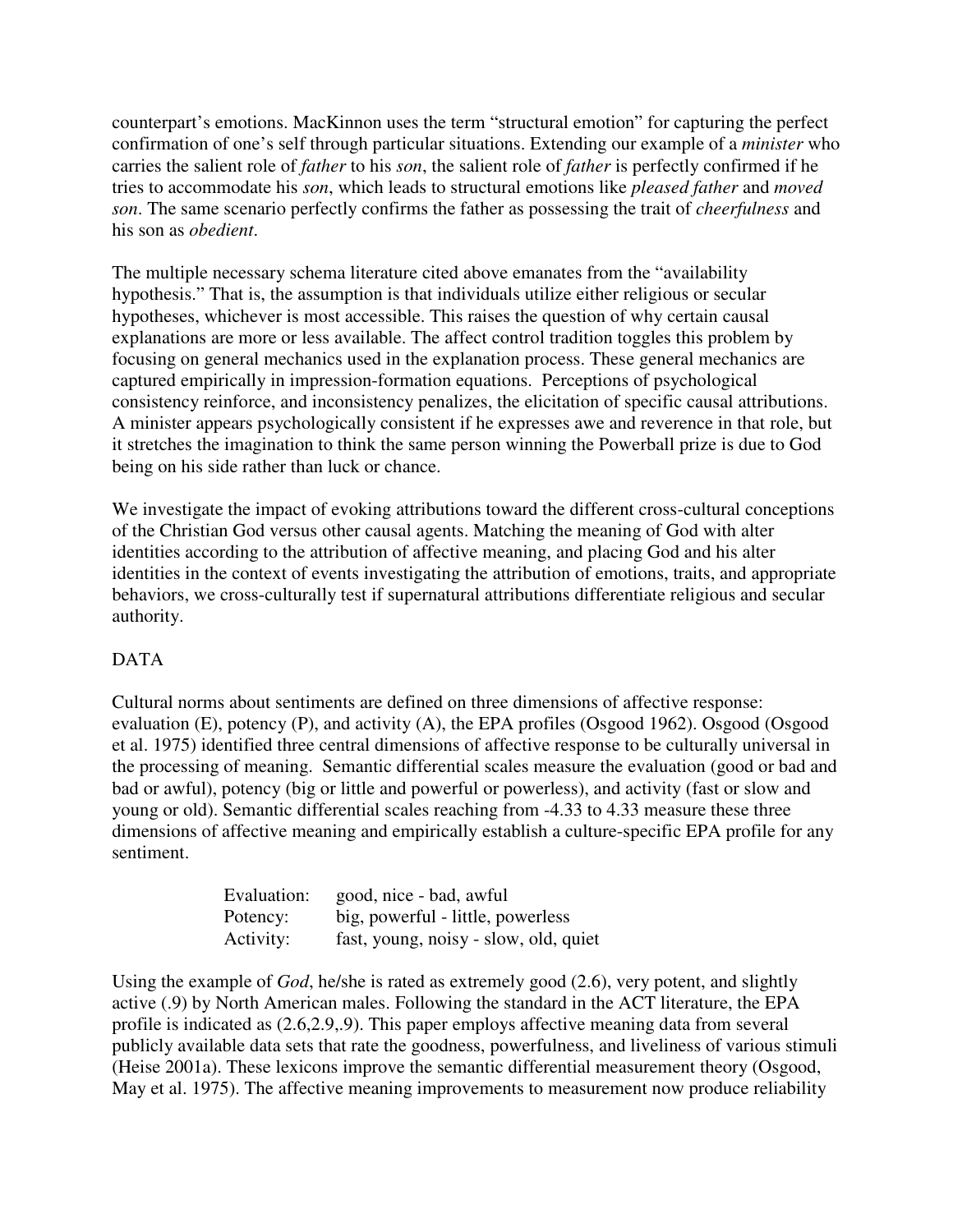coefficients of .9 and above for these three universal dimensions for the publicly available data sets (Heise 2010). Affect control theorists term these lexical entries fundamental cultural sentiments because they show stability over generations (MacKinnon and Luke 2003).

# **SAMPLE**

We use affective meaning lexicons for Americans (Francis and Heise 2006; Smith-Lovin and Heise 2006) ,Canadians (MacKinnon 2006), and Germans (Schneider 2006); Japanese (Smith, Matsuno et al. 2006); Irish (Willigan and Heise 2003); and Mainland Chinese Mandarin speakers (Smith and Yi 2006) to operationalize fundamental cultural sentiments. The cross-cultural data sets were all produced with standard translation and back-translation methodology.

The American, Canadian, Irish, German, Chinese, and Japanese samples used student populations that have been identified as largely representative for the middle class (Heise 2010). Unlike traditional opinion survey studies that describe a population of individuals and their variability in relation to the topic of investigation, our subjects served as cultural informants reporting the common culture that is reproduced among the general population. It is the quality of the informant of a culture, which is his or her understanding of the common culture, not his or her representativeness that is important for our cultural comparison. In their empirical investigation of this general methodological assumption, Romney, Weller, and Batchelder (1986) found that about five to fifteen respondents provide an accurate picture of the norms shared in a culture. Heise (2010) found empirical support for these findings specifically for EPA measures of affective meaning. Since all our samples have at least 30 male and 30 female respondents in each culture, we are certainly on the "safe side" in our cultural comparison.

Stimuli are presented gender-neutral and the gender of the identity to be rated is attributed by the male or female subject. *Father*, for example, is clearly a male identity, while the *blessed virgin* is female. However, whether the *healer* or *authority* is seen male or female is up to the subject who is doing the rating. The strength of this approach lies in the fact that gender attribution is included in the rating of the identity. A female versus a male authority might be seen as substantially different; males and females, however, tend to be quite similar in their affective reaction towards male or female authorities. This explains why we found minimal gender differences in the ratings of fundamental sentiments in each culture. These results replicated findings of prior studies that found that compared to cultural and subcultural differences, malefemale differences in affective meanings have been minimal (Schneider 2002a). Since these relatively small differences led to trivial differences in ACT-based simulations (Schneider 2002b), we can simplify our further investigation by focusing on data of males or females. Since the concept of God carries male attributes in the Judeo-Christian culture, we favored to choose the data of males since it eliminates a cross-gender effect.

### **METHODS**

First, we demonstrate systematic cultural differences or similarities in the affective interpretation of the supernatural concept of God. In our static, or out-of-context, analysis we identify and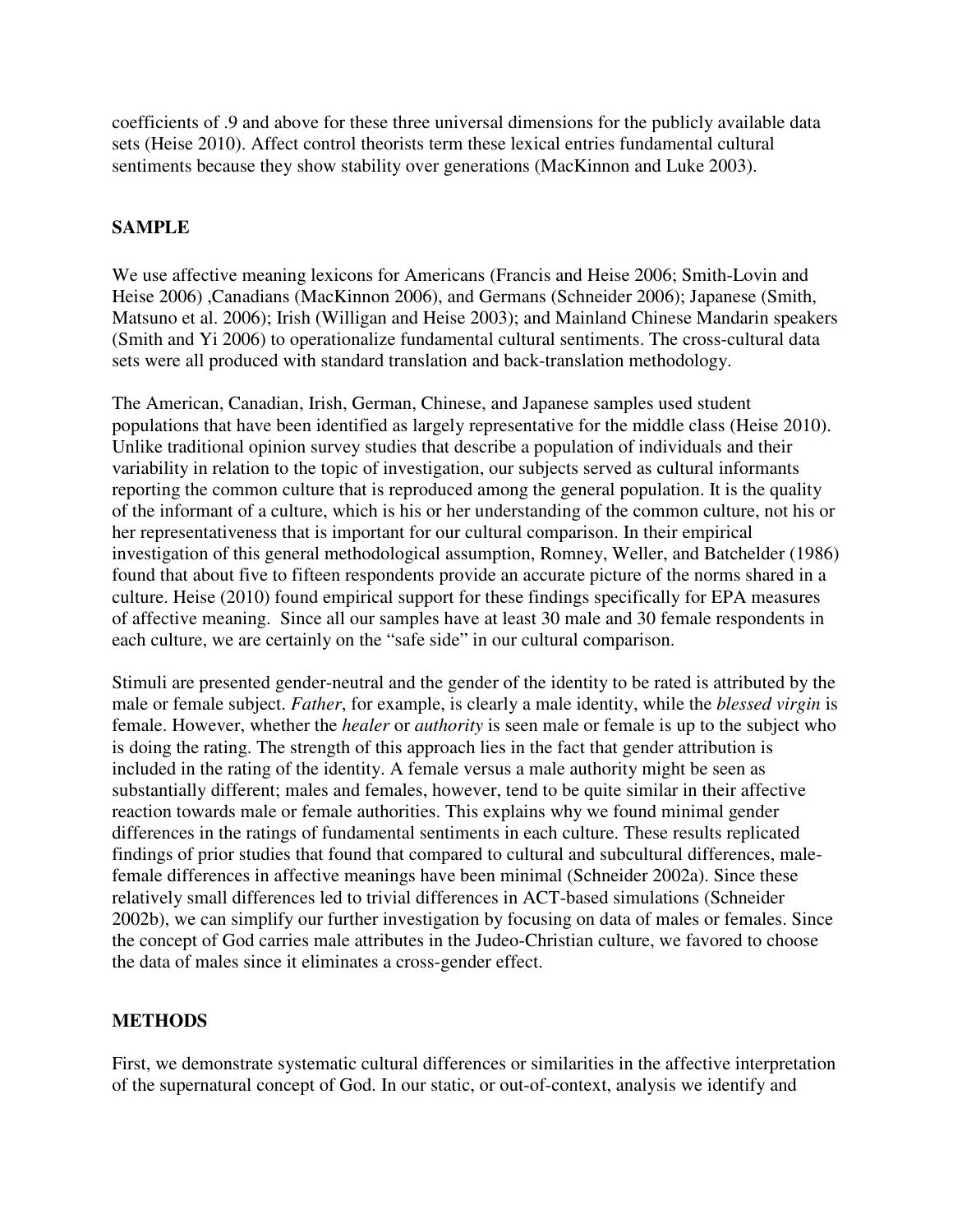compare the fundamental affective meanings of Christian God across the six cultures – the USA, Canada, Ireland, Japan, Germany, and China.

Second, we address the question of whether cultures can be differentiated by the degree of attributing supernatural or worldly authority. Here we identify alter identities of the supernatural concept of God matching by matching affective meaning operatinalized on Osgood's (1962) semantic dimensions of evaluation, potency, and activity. This identification of concepts allows us to turn to the cognitive contextual interpretations of identities (MacKinnon & Heise 2010). In these institutional contexts cultures are expected to assign different degrees of secular or religious interpretations. Here we are extending our investigation beyond identities; we identify matching behaviors, emotions, and traits of God and his alter identities to see if they also fall into secular and religious categories. As in the case of matching alter identities to God, we identify behaviors, emotions and traits that share the semantic space of identities. These matching procedures are operationalized by selecting identities, behaviors, traits, and emotions with EPA values that create the smallest Euclidian distance to the EPA values of God in the respective culture. This selection allows us to identify identities associated with the Christian God in each culture, behaviors that such an identity is likely to emit, characteristic emotions this identity should feel, and traits that males might attribute to themselves and God.

Third, we are engaging in a dynamic analysis where God and his alter identities are put into the context of events. This is done with computer simulations using JavaIntract (Heise 2001b) where classic ideas of attribution and Osgood's measurement model are implemented in the cybernetic symbolic integrationist approach of ACT. Cybernetic symbolic interactionism (Robinson 2007, Schneider 2010) integrates the conceptual qualitative input and output with the quantitative world of empirical operationalization and mathematical processing (Heise 1987, Smith-Lovin 1987). The application and test of the simulation methodology is described by Schneider (2002b) and its validity tested with experimental studies by Schröder and Scholl (2009).

### **FINDINGS**

We start with the investigation of the affective meanings underlying the concept of God. Figures 1, 2, and 3 visualize the peculiarity the affective meaning of the Christian *God* among Americans, Canadians, Irish, Germans, Japanese, and Mainland Chinese.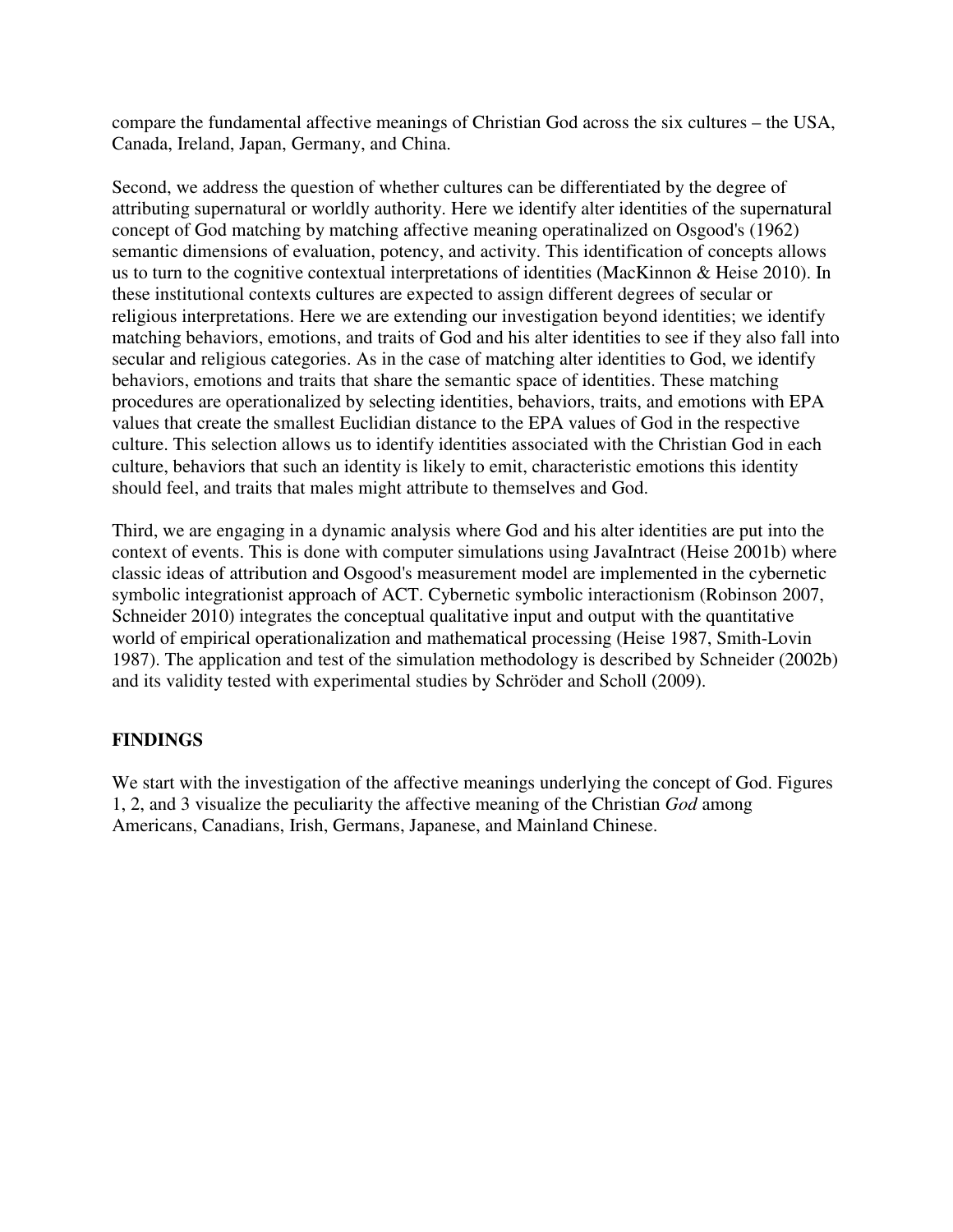Figure 1: Cross-Cultural Variations in Evaluation and Potency Means and Standard Deviations toward the Christian concept of "God"



Figure 2: Cross-Cultural Variations in Evaluation and Activity Means and Standard Deviations toward the Christian concept of "God"

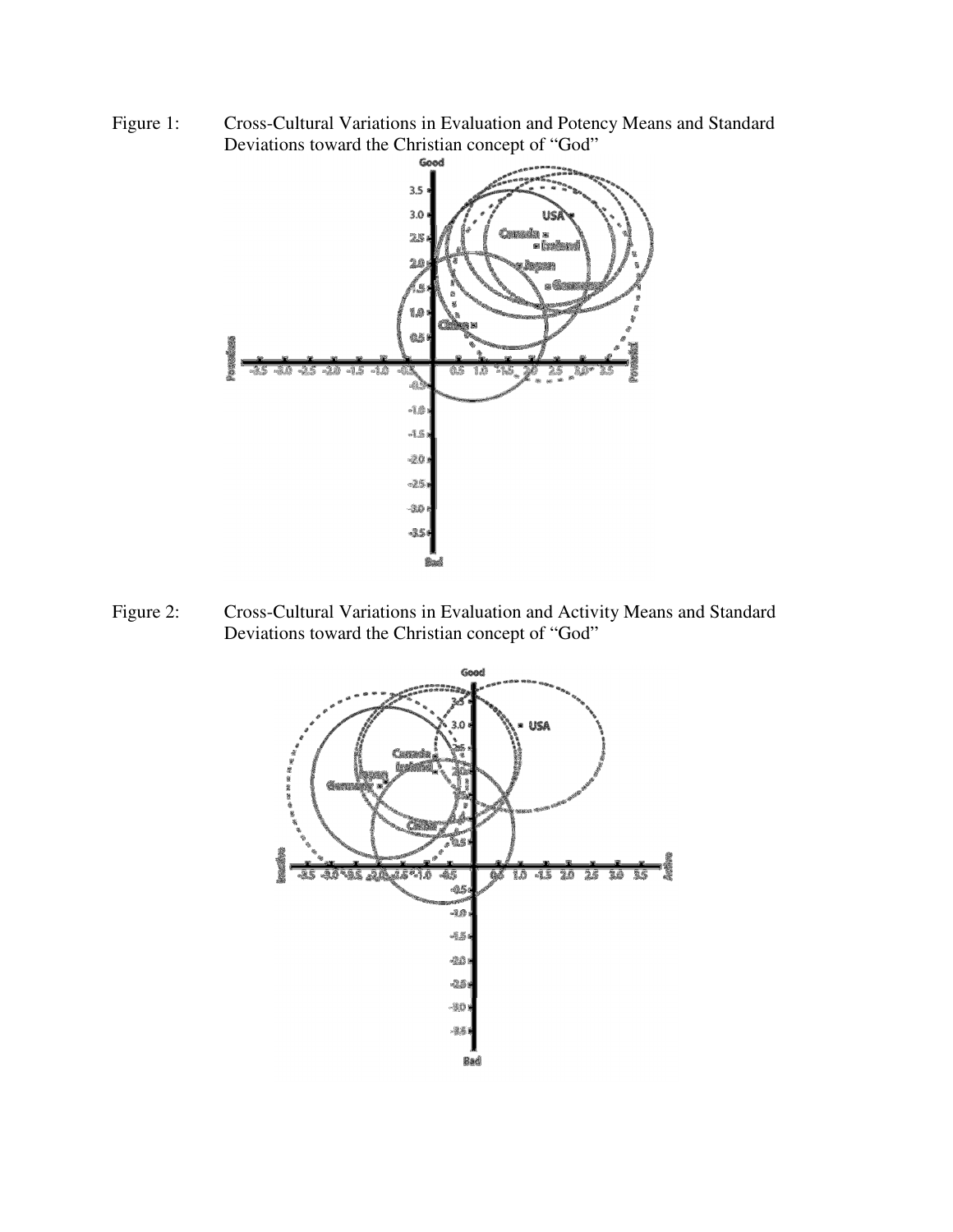Figure 3: Cross-Cultural Variations in Potency and Activity Means and Standard Deviations toward the Christian concept of "God"



There are dramatic cross-cultural differences in the affective response to the Christian concept of *God* on all three dimensions of affective meaning. These differences do not just reflect East-West differences that we would expect. While the USA represents an outlier on all three dimensions, Canada and Ireland are psychologically closest to, and intersubjective with, Americans. Germany, Japan, and China are most different from most notably the USA, but also from Ireland and Canada. First, note that evaluation ranges from a high of over 3.5 on a ±4.3 scale for Americans to -.5 from Chinese. The one-standard deviation ellipses show clear ordering from most to least intersubjectivity on the evaluation and potency dimensions of Americans, Canadians, Irish, Japanese, Germans, Japanese, and Chinese (as a true outlier) in Figure 1. Figures 2 and 3 portray a somewhat different picture of intersubjectivity. Americans are shown to be the clear outlier in viewing *God* as extremely active and omnipotent. Again, the range is from over 3.5 for Americans to below zero in potency from the average Chinese. Similarly, the average American has an extremely active view of God (up to 3.5) while Germans and Japanese are at the other extreme (close to -3.5).

#### **Alter Identities of God in Six Cultures**

In our next step in the comparison of the six nation cultures, we use the Euclidean distance for *God* to list cultures from most intersubjective, with Americans at the top, to the least intersubjective at the bottom (Table 1). We used the JavaInteract lexical databases to determine the most characteristic identities, behaviors, traits, and emotions.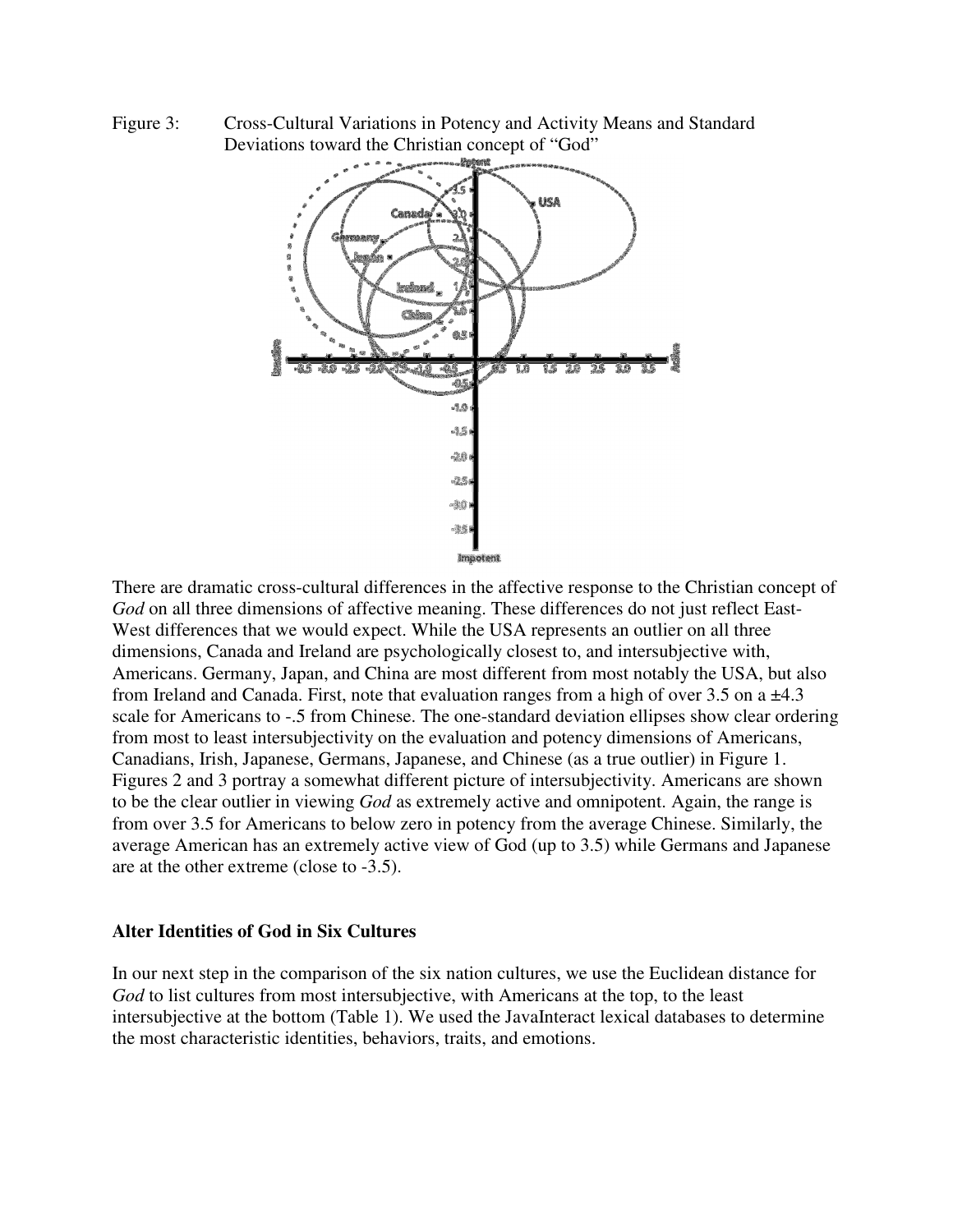| Culture*           | Identities**   | <b>Behaviors</b>   | Characteristic<br>Characteristic |                 |
|--------------------|----------------|--------------------|----------------------------------|-----------------|
|                    |                |                    | <b>Traits</b>                    | Emotions        |
| Americans          | father,        | lead, teach,       | competent,                       | self-satisfied, |
| (2.6, 2.9, .9)     | surgeon,       | protect            | intelligent,                     | satisfied,      |
|                    | healer         | (2.1, 1.5, .3)     | open-minded                      | compassionate   |
| American UCC       | priest,        | pray with,         | patient,                         | touched,        |
| $(1.8, 1.8, -.8)$  | scientist,     | counsel, baptize   | sensitive                        | at-ease         |
|                    | tutor          | (2.2, 1.3, .2)     |                                  |                 |
| American MCC       | healer         | heal, aid          | wise,                            | touched,        |
| (3.1, 3.6, 1)      |                | $(2.5, 1.7, -0.4)$ | honest,                          | relieve,        |
|                    |                |                    | sincere                          | at-ease         |
| Canadian           | parent, doctor | heal, educate,     | Wise                             | satisfied,      |
| $(2.5, 2.9, -0.3)$ |                | teach              |                                  | glad,           |
|                    |                | (2.3, 1.5, .6)     |                                  | joyful          |
| Irish              | holy spirit,   | None in range      | Wise                             | self-satisfied  |
| (2.7, 2.8, .3)     | Christ,        | $(2.2, 1.1, -0.5)$ |                                  |                 |
|                    | blessed virgin |                    |                                  |                 |
| Germans            | counselor,     | uplift, rehab-     | None in range                    | satisfied,      |
| $(1.6, 2.6, -2.7)$ | judge,         | ilitate, forgive   | $(1.6, 2.6, -2.7)$               | content         |
|                    | authority      | $(1.6, 2.6, -2.7)$ |                                  |                 |
| Japanese           | juror,         | relax, under-      | Mature                           | serene,         |
| $(1.9, 2.2, -1.4)$ | craftsman,     | stand, care for    |                                  | relieved,       |
|                    | benefactor     | $(1.8, .9, -1.14)$ |                                  | peaceful        |
| Chinese            | juror,         | ravish, medi-      | cautious,                        | homesick,       |
| $(.6,1.1,-.8)$     | philosopher,   | cate, examine      | forbearing,                      | awe-struck      |
|                    | psychiatrist   | (.7, .1, .6)       | compassionate                    | compassionate   |

**Table 1**. Closest Psychologically Available Stimuli for "Christian God" by Sub-culture, Culture, and Type of Stimuli

\* Cultures are arranged from most to least intersubjective with Americans. (Fundamental EPA profiles for God given in parentheses in Column 1).

\*\* Identities in bold are used as alter identities in simulations (table 3).

Table 1 shows how cultural variations in EPA profiles for *God* systematically determine the connotation and denotation of identities, behaviors, traits, and emotions most salient in the association with the religious concept of God. Characteristic identities for the three American and Canadian cases revolve around primarily familial and medical concepts. The Irish appear to be an exception, but this is partly due to a large corpus of Roman Catholic identities. The Irish EPA profile for *God* is intersubjective with American familial and medical identities listed above. By contrast, the Germans, Japanese, and Chinese appear to form a cluster around very inactive interactional partners closer to a legal or philosophical worldview.

Behaviors help further differentiate conceptions of *God*. The North American conception requires actions centered on leading, teaching, counseling, healing, educating, etc. Even the Irish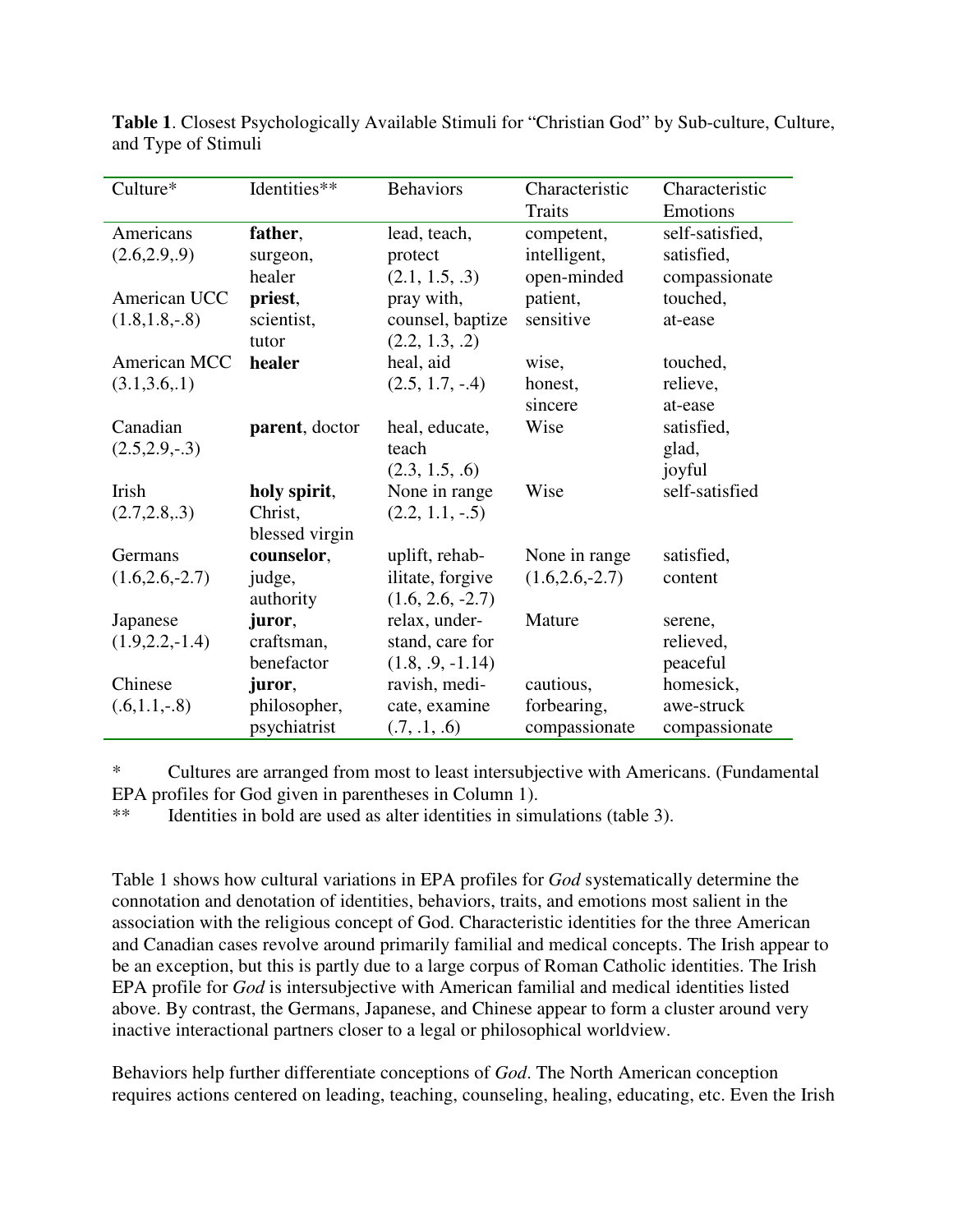conception of *God* is not foreign to this view – the behavioral EPA profile for Irish is intersubjective with the American MCC profile of healing and aiding. The problem is that Irish behaviors are closer in conceptualizing an inactive relationship with *God*, like Germans and Japanese in particular. Note the greater EPA neutrality of verbs elicited in the German, Japanese, and Chinese cases. Behaviors empirically confirming the Christian God are not just purely spiritual behaviors, like *pray with* and *baptize* that are listed as closest for the American UCC. Overwhelmingly, behavioral stimuli closest to the Christian *God* are behaviors that can be seen as appropriate in the spiritual context of religious worship and the secular context of acting as an authority figure. Since the concept of the Christian God is affectively reflected in authority and the appropriate behavior does not have to be in a spiritual context, a North American does not need to believe in a Christian God to behave in a culturally appropriate manner.

Traits help to further differentiate cultures. North Americans and the Irish have a view of *God* as wise and intelligent. JavaInteract incorporates no German traits with the required EPA profile because there is no trait that is highly potent  $(2.6)$  but strongly inactive  $(-2.7)$ . Note how Japanese and Chinese conceptions appear closer to their roots in the Dao, Confucius, and the Buddha. Indeed, the same could be said for characteristic behaviors and emotions for Easterners.

Emotions characteristic of *God* listed in Table 1 cannot be seen as being exclusively religious. Characteristic emotions like compassionate, content, or satisfied can be seen as appropriate for any authority. The same can be said for trait characteristic for God. All of the cultures emphasize authoritative identities, but the further down the table toward the Chinese one travels, the more secular the conception.

### **God in Context**

In table 1, we identified the alter identity of God and we investigated the religious and secular quality of these alters. However, the characteristic features identified in table 1 are taken out of the context of events. In our last step of analysis, we seek to address this shortcoming by putting God and his alter into the context of an event. This is done by simulating events with empirically generated impression formation equations. We simulated three Actor-Behavior-Object Person (ABO) events for each culture (table 2). This allows investigating the response of the object of the action. In the first event, *God* acts towards his alter identity. In the second event, the alter identity responds to *God*, and in the third event *God* responds to his alter identity.

**Table 2.** Simulated Most-Confirming Events and Structural Emotions for Christian God and his alter identity (identified in table 2) for Six Cultures.

| Culture<br>God EPA    | Emotion                     | Actor         | <b>Behavior</b>       | Emotion            | Object        |
|-----------------------|-----------------------------|---------------|-----------------------|--------------------|---------------|
| American<br>2.6,2.9,9 | satisfied<br>self-satisfied | God<br>father | consoles<br>smiles at | awestruck<br>moved | father<br>God |
|                       | Pleased                     | God           | <b>Protects</b>       | moved              | father        |
| Canadian              | happy                       | God           | encourages            | reverent           | parent        |
| $2.5, 2.9, -.3$       | amused                      | parent        | embraces              | reverent           | God           |
|                       | amused                      | God           | helps                 | reverent           | parent        |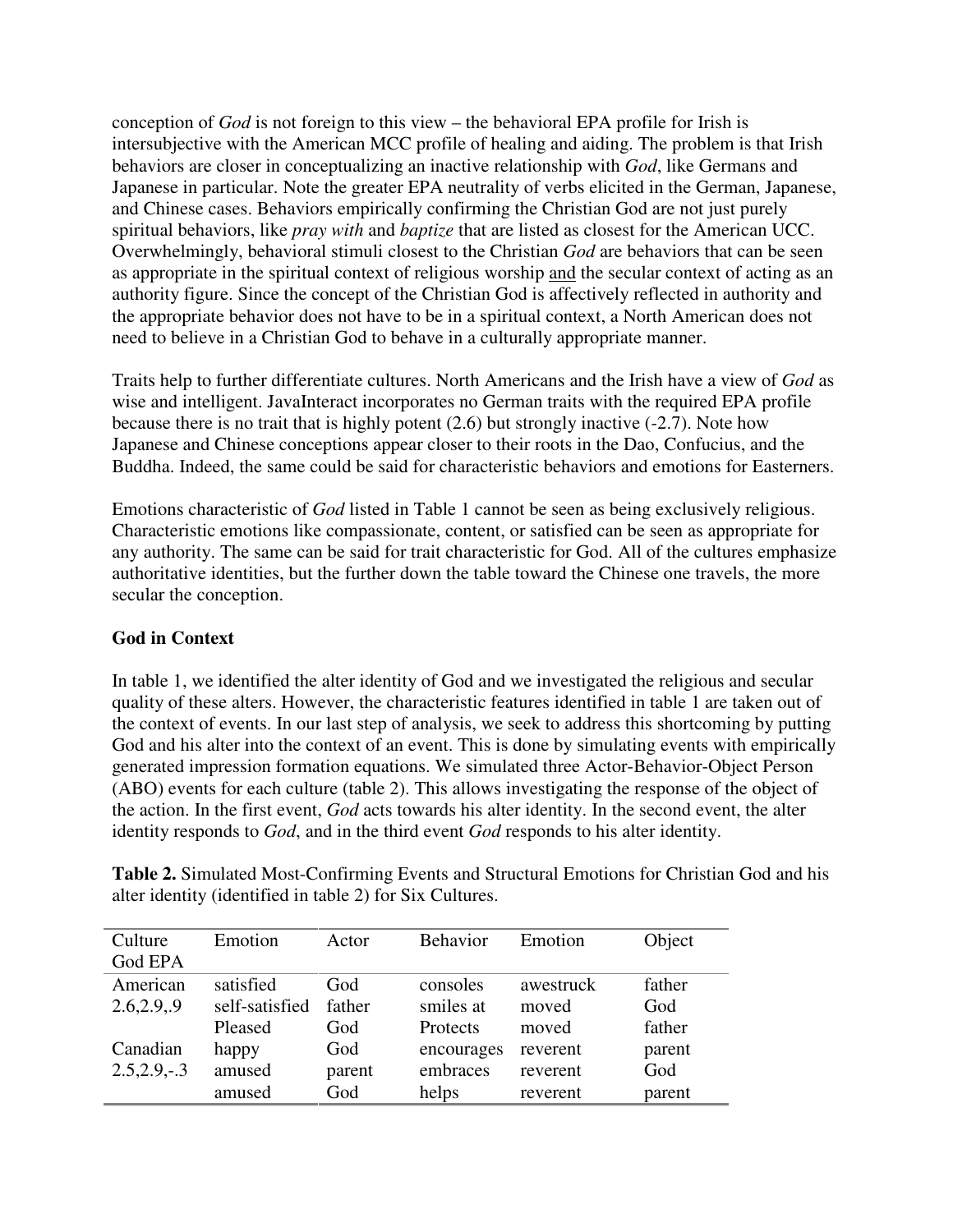| Irish            | self-satisfied | God         | prays with | moved          | holy spirit |
|------------------|----------------|-------------|------------|----------------|-------------|
| 2.7, 2.8, .3     | charmed        | holy spirit | assists    | moved          | God         |
|                  | charmed        | God         | assists    | self-conscious | holy spirit |
| German           |                | God         |            |                | counselor   |
| $1.6, 2.6, -2.7$ | touched        | counselor   | listens to | moved          | God         |
|                  |                | God         |            |                | counselor   |
| Japanese         |                | God         | smiles at  |                | juror       |
| $1.9, 2.2, -1.4$ |                | juror       | thanks     |                | God         |
|                  |                | God         | smiles on  |                | juror       |
| Chinese          |                | God         | questions  |                | juror       |
| $.6, 1.1, -.8$   |                | juror       | oversees   |                | God         |
|                  |                | God         | serves     |                | juror       |
|                  |                |             |            |                |             |

Implementing God as an actor acting towards his alter identity, JavaInteract calculates the most confirming attributions. For example, we found that a *father* is a highly confirming alter to *God* for Americans (table 1), and JavaInteract predicts that the event "*God* consoles the *father*" is a nearly perfectly confirming event (table 2). JavaInteract also searches for the emotions and trait attributes that confirm this event, coming up with "A *satisfied God consoled* an *awestruck* American *father*."

We can identify different clusters of cultures where North Americans and Irish are highly intersubjective. Although the various emotions listed seem to differ, they are all reasonable choices dealing with satisfaction for God, and awe for a father. God actively intervenes in the lives of humans in this Irish-American view: consoling, protecting, soothing, helping, and assisting.

Germans provide a clearly exceptional Western case, and align themselves with a cluster including the Japanese and Chinese. This cluster revolves around legal meanings (*counselors*, *judges*, and *jurors*). Confirming behaviors require low potency and low arousal, which leads to nearly emotionless actors and alters. The Christian God is almost a deux ex machina, isolated from humans, and without power over them. He may be present and acknowledged, but he is not an essential intervener in human affairs.

What is important for testing our hypothesis is the finding that in all Western cultures the simulations reveal that the attributions of emotions to God are in no way different than the emotions attributed to the secular alter identity. If one is acted upon, one looses potency. This can be exemplified in the first three rows of table 3 that list the emotions of God and the alterego in all three events. Emotions are influenced by the actor-object constellation where actors tend to display more potent and positive emotions. Actors are attributed the emotions of being *satisfied* (2.51, 2.45, 1.05), *self-satisfied* (2.47, 2.15, 0.008), and *released* (2.63, 1.71, 1.12). Being in the object constellation *God* and his alter-ego are seen as *awestruck* (1.10, 0.91, 0.42) and *moved* (1.70, 1.03, 0.43).

As reflected in the impression formation equations, the fact that people are in an object or actor position within the interaction changes their affective representation. This in turn influences the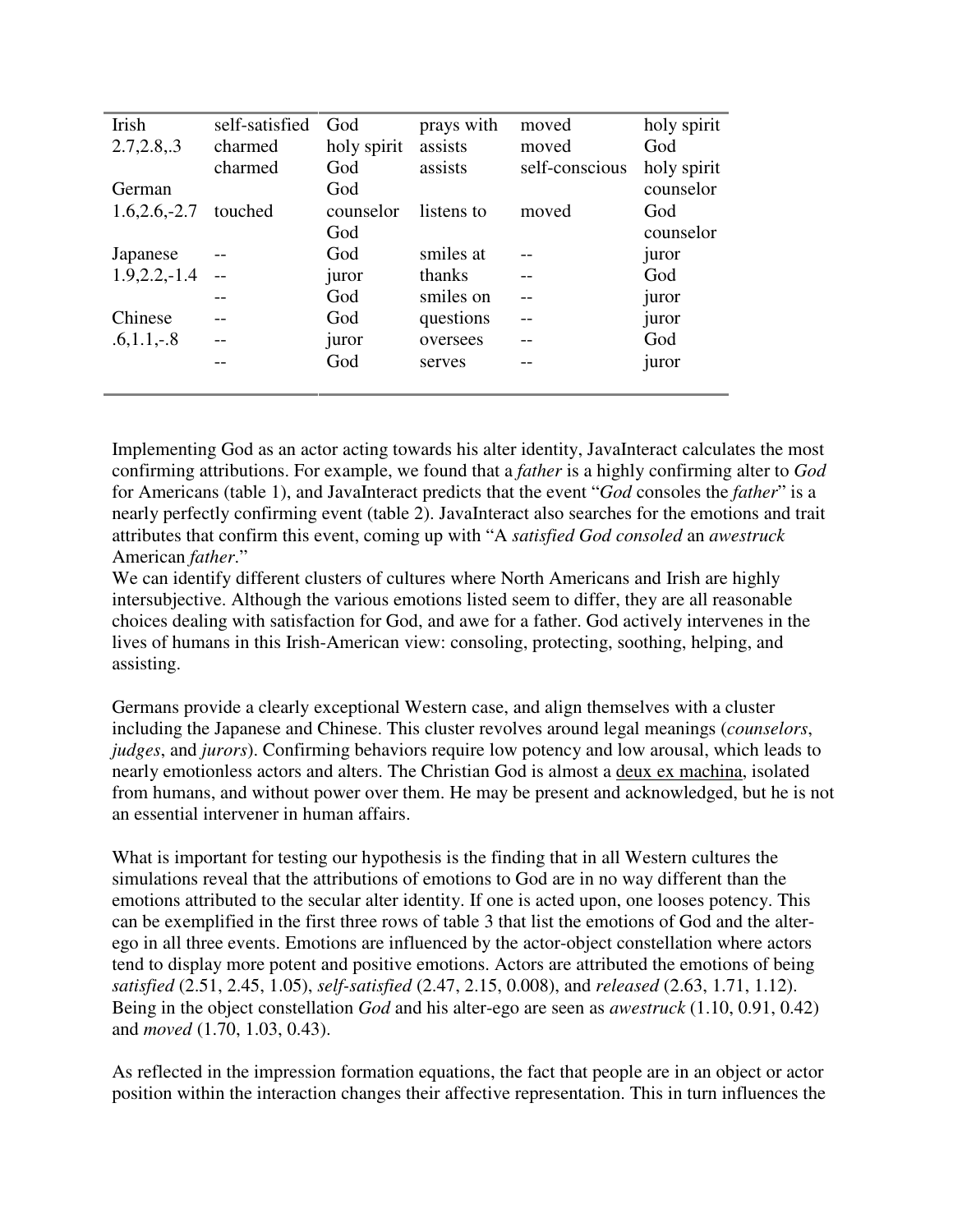attribution of traits and emotions calculated by the amalgamation equations. Differences in emotions caused by the actor-object constellation are more pronounced than the difference caused by the employment of *God* versus his alter-ego. In other words, the fact that someone is in the object versus actor position has a stronger impact than his sacredness. The finding of these relatively small differences between sacred and secular identities in trait and emotion attribution add to the evidence that there are no differences between the sacred and the secular.

#### **DISCUSSION**

The concept of God represents an authority that in secular societies might be perfectly replaced by other authority concepts in legal, political, professional, medical, or family institutions. This interpretation is strongly supported by a previous analysis of authority identities (Schneider 2004). Schneider cluster-analyzed the EPA measures of affective meaning of all 420 identities available in the US and German data to indicate higher-order structural meaning in measures of affective meaning. One of the central clusters found in the explorative K-means cluster analysis of both cultures was a cluster of authorities. All the non-religious identities listed in table 1 that were included in Schneider's sample were identified as authorities in the US data. All identities, except *juror*, were also identified as authorities using the German ratings. Schneider's cluster analysis also reports the extremity in the US conception of God as a "hyper-authority." The concept of God was so extreme for American raters that it did not merge with other authorities into one cluster. While in Germany *God* was located within the authority cluster, *God* formed its own single-item cluster in the US explorative cluster solution.

Our simulations show strong support for the idea that Christian religious identities – here the extreme central concept of the God -- can behave appropriately even without special mechanism allowing one to consider the religious nature of one's actions. The same principles of psychological consistency apply to supernatural beings as to secular identities. What we conceive as religion because of its structural association with religious institutions or rituals is not sacred, but follows the mechanics of believing in authority. Nothing but the structural linguistic classification can differentiate concepts of religion from concepts of authority. In our cross-cultural analysis, we clearly reject the idea that there is something specific in the attributions involved with the Christian concept of God that carries beyond its linguistic connotation.

All of our samples agree on God-as-authority, but the German, Japanese, and Chinese cases are decidedly secular in conception by contrast to the more traditional religious conceptions of North Americans and the Irish. Throughout our analyses, we find that there is a very distinctive cluster for North Americans and Canadians where God is viewed as an active and benevolent participant with his worshippers. North Americans and Irish share common roots in an understanding of a benevolent, hyper-authoritative, active God in our analyses. This conception seems to be foreign to Germans, Japanese, and Mainland Chinese.

The concept of a beatific, omni-potent, highly interventionist Christian God implied by the classic psychology of religion literature appears unique to more conservative North Americans. This is already reflected in Inglehart's (1997) analysis of the World Value Survey of 43 societies.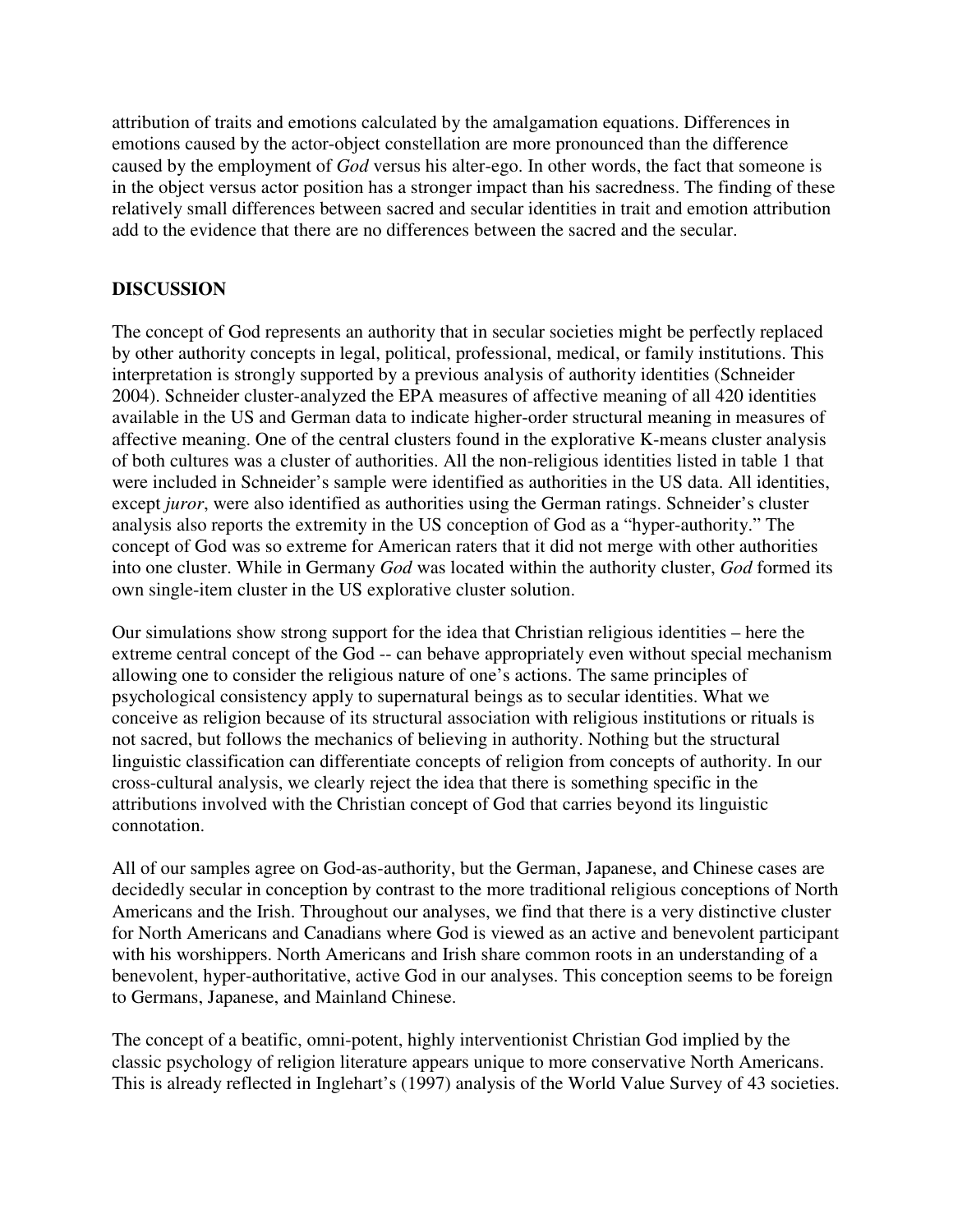Inglehart identifies two factors. One differentiates the preference for authority to be based on secular-rational and opposed to traditional-religious believes. The other factor indicates subjective well-being by differentiating societies according to scarcity and postmaterialist values. It was striking that Ireland, Canada, and the US were outliers in the sense that they were wealthy nations that still cherished traditional authority. China was the most secular, followed by Japan and Germany. Later, in their cultural map of 80 societies, Inglehart and Welzel (2005) again indicate North America and Ireland as an outlier embracing traditional values while being committed to self expression.

We took reference to several comparative studies of the German and US authority concepts that demonstrate the love for authority by US Americans. US Americans also attributed more power to their authorities. We do not love others who are powerful in respect to us unless we have a strong cultural basis of legitimizing the other's power and hereby turn them into authorities. Despite the significantly higher levels of power that US Americans attributed to their authorities, they loved them more than the Germans. To some readers, this might sound counterintuitive: Germans have a stereotypical reputation of being authority-lovers. Our study, however, is in line with Schneider (1994, 2002b), Inglehart (1997), and Inglehart and Welzel (2005) to demonstrate the reversal to historic cross-cultural differences between Germans and Americans.

The strong legitimation of secular authority found in these other studies might be grounded in the appreciation of an omni-potent religious authority in the US that we indicated in this study. Our data, however, does not allow testing the causality that underlies this correlation. This causality can be paraphrased as a chicken-and-egg problem: is it the love for authority that makes US Americans embrace the omni-potent concept of God, or is it the religious priming of US Americans that led them to legitimize powerful identities as authorities? While we were not able to address this question, we laid the basis for future studies by presenting evidence that religious and secular concepts are rather interchangeable in their affective representation. Religiosity can be seen as a specific linguistic connotation that is applied to general attributions of authority. In this sense, we found that there is nothing specific in the attributions involved with the Christian concept of God that carries beyond its linguistic connotation. Secular and religious leaders can exercise the same power over their followers as long as their power is legitimized and codified in either a scripture or a constitution. It is the specific connotation, not the affective meaning of God that separates the legitimation of power into secular and religious.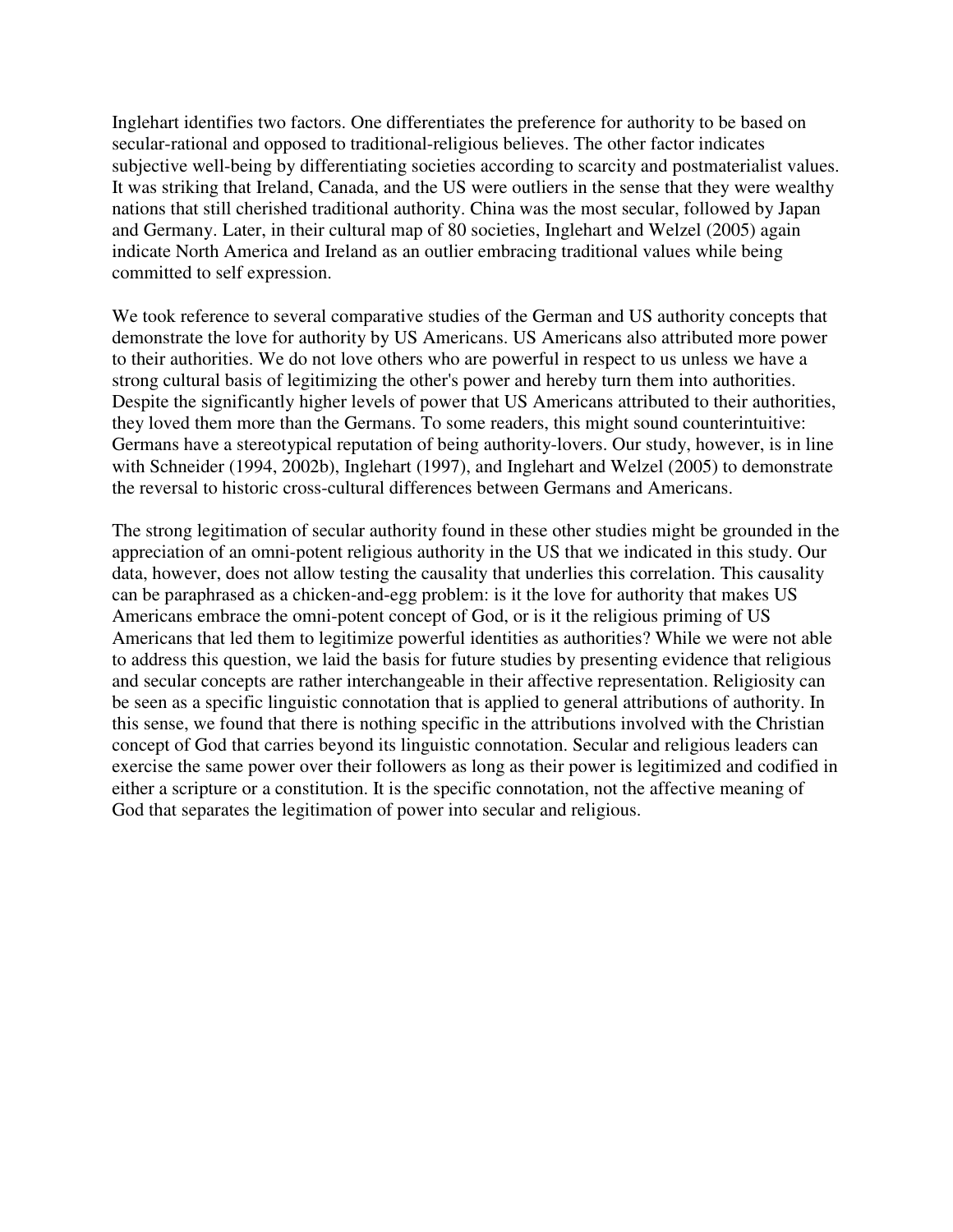#### **REFERENCES**

Asch, Solomon, E. 1948. "Forming Impressions in Personality." *Journal of Abnormal and Social Psychology* 41: 258-29.

Dufton, Brian. D. and Daniel Perlman. 1986. "Loneliness and religiosity: In the world but not of it." *Journal of Psychology & Theology* 14: 135-145.

Francis, Claire. A. and David. R. Heise. 2006. Mean Affective Ratings of 1,500 Concepts by Indiana University Undergraduates in 2002-3 [Computer file]. , Distributed at Affect Control Theory Website, Program Interact. Retrieved May 13, 2011 (http://www.indiana.edu/~socpsy/ACT/interact/JavaInteract.html).

Heider, Fritz. 1958. *The Psychology of Interpersonal Relations.* New York: John Wiley & Sons.

Heise, David. 1987. "Affect Control Theory: concepts and model." *Journal of Mathematical Sociology* 13: 1-33.

Heise, David. R. 2001a. "Project Magellan: Collecting Cross-Cultural Meanings Via the Internet." *Electronic Journal of Sociology* 5(3). Retrieved May 14, 2010 (http://www.sociology.org/content/vol005.003/mag.html).

Heise, David R. 2001b. Java Interact. Retrieved July 4, 2010 (http://www.indiana.edu/~socpsy/ACT/interact.htm).

Heise, David. R. 2007. *Expressive Order: Confirming Sentiments in Social Action*. New York, Springer.

Heise, David R. 2010. *Surveying Cultures: Methodological Issues in Ethnographic Canvassing*. Hoboken, New York: Wiley

Inglehart, Roland. 1997. *Modernization and Postmodernization.* Princeton: Princeton University Press.

Inglehart, Roland, and Christian Welzel. 2005. *Modernization, Cultural Change and Democracy.* New York: Cambridge University Press.

Kelly, Howard. H. (1972 ). *Causal schemata and the attribution process.* Morristown, NJ: , General Learning Press.

Lupfer, Michael. B., Karla. F. Brock, and Stephen J. DePaola. 1992. "The Use of Secular and Religious Attributions to Explain Everyday Behavior." *Journal for the Scientific Study of Religion* **31**: 486-503.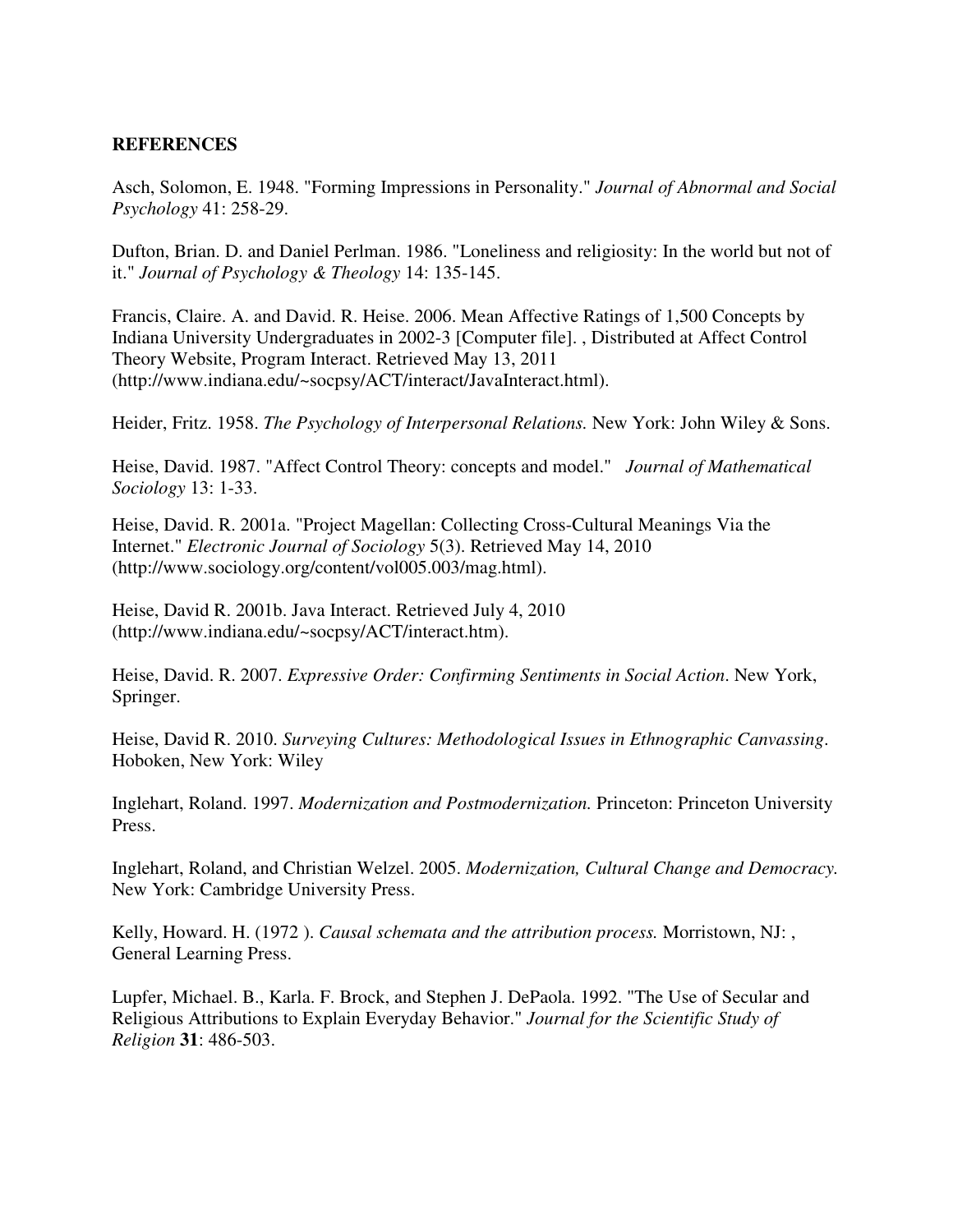Lupfer, Michael. B., Stephen J. DePaola, Karla F. Brock, and Lu Clement. 1994. "Making Secular and Religious Attributions: The Availability Hypothesis Revisited." *Journal for the Scientific Study of Religion*: 162-171.

Lupfer, M. B., Patricia L. Hopkinson, and Patricia Kelley. 1988. "An exploration of attributional styles of Christian fundamentalists and authoritarians." *Journal for the Scientific Study of Religion* **27**: 389-398.

MacKinnon, Neil. J. 1994. *Affect Control as Symbolic Interactionism*. Buffalo, SUNY Press.

MacKinnon, Neil. J. 2006. Mean Affective Ratings of 1,931 Concepts by Guelph University Undergraduates, Ontario, Canada, in 1980-6 [Computer file]. Distributed at Affect Control Theory Website, Program Interact. Retrieved May 13, 2011 (http://www.indiana.edu/~socpsy/ACT/interact/JavaInteract.html).

MacKinnon, Neil. J. 2006. Mean Affective Ratings of 2,294 Concepts by Guelph University Undergraduates, Ontario, Canada, in 2001-3 [Computer file]. Distributed at Affect Control Theory Website, Program Interact. Retrieved May 13, 2011 (http://www.indiana.edu/~socpsy/ACT/interact/JavaInteract.html).

MacKinnon, Neil. J. and Alison. Luke. 2003. "Changes in Identity Attitudes as Reflections of Social and Cultural Change." *Canadian Journal of Sociology* **27**(3): 299-338.

MacKinnon, Neil J. and David R. Heise. 2010. *Self, Identity, and Social Institutions*. New York: Palgrave Macmillan.

Osgood, Charles. E. 1962. "Studies of the Generality of Affective Meaning Systems." *American Psychologist* 17: 10-28.

Osgood, Charles. E., William. H. May, and Murray.S. Miron. 1975. *Cross-Cultural Universals in Affective Meaning.* Urbana, University of Illinois Press.

Robinson, Dawn. 2007. "Control Theories in Sociology." *Annual Review of Sociology* 33: 157- 174.

Romney, A. Kimball, S. C Weller, and William H. Batchelder. 1986. "Culture as consensus: A theory of culture and informant accuracy." *American Anthropologist* 88:313-338.

Rosenberg, Seymour. and Russel Jones. 1972. "A Method for Investigating and Representing a Person's Implicit Theory of Personality: Theodore Dreiser's View of People." *Journal of Personality and Social Psychology* **22**: 372-86.

Schneider, Andreas. 2002a. "Probing Unknown Cultures." *Electronic Journal of Sociology* 6, 3.

Schneider, Andreas. 2002b. "Computer Simulation of Behavior Prescriptions in Multi-cultural Corporations." *Organization Studies* 23: 105-131.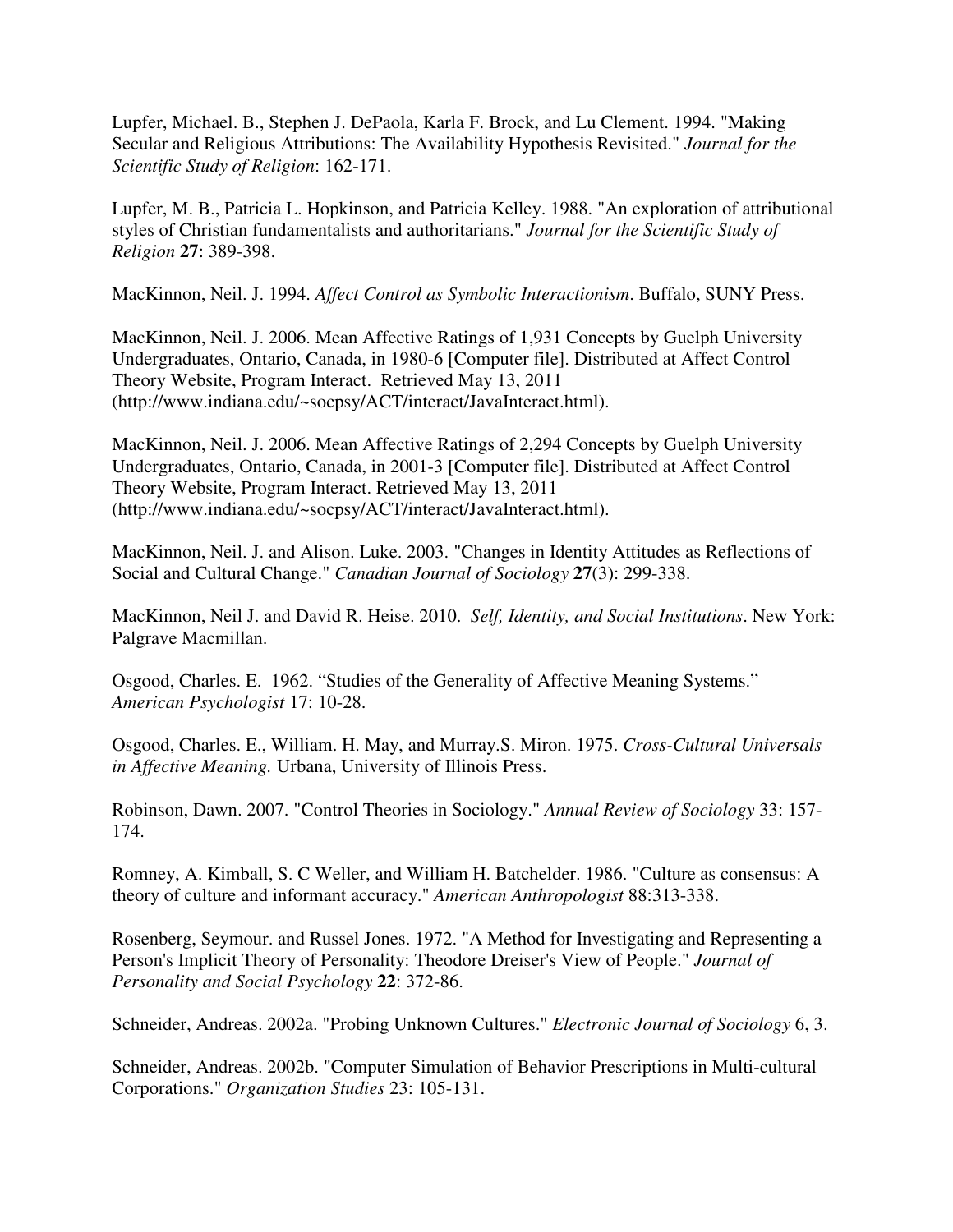Schneider, Andreas. 2004. "The Ideal Type of Authority in the United States and Germany." *Sociological Perspectives* 47(3): 313-327.

Schneider, Andreas. 2006. Mean Affective Ratings of 804 Concepts by West German Students in 1989 [Computer file]. Distributed at Affect Control Theory Website, Program Interact. Retrieved May 13, 2011. (http://www.indiana.edu/~socpsy/ACT/interact/JavaInteract.html).

Schneider, Andreas. 2010. "Symbolic Interactionism." In: *Theories in Social Psychology*. Derek Chadee. Oxford:Wiley-Blackwell.

Schneider, Andreas, and David R. Heise. 1995. "Simulating Symbolic Interaction." *Journal of Mathematical Sociology* 20: 271-287.

Schröder, Tobias, and Wolfgang Scholl. 2009. "Affective Dynamics of Leadership." *Social Psychology Quarterly* Vol 72, pp. 180-197.

Smith, Craig. S. and Richard. L. Gorsuch. 1989. "Sanctioning and causal attributions to God: A function of theological position and actors' characteristics." Pp. 133-152 in *Research in the social scientific study of religion: A research annual*, edited by M. L. Lynn and D. O. Moberg. Stamford, CT: Elsevier Science/JAI Press.

Smith, Herman W. and Yi Cai. 2006. Mean Affective Ratings of 1,146 Concepts by Shanghai Undergraduates, 1991 [Computer file]. Distributed at Affect Control Theory Website, Program Interact. Retrieved May 13, 2011 (http://www.indiana.edu/~socpsy/ACT/interact/JavaInteract.html).

Smith, Herman W., and Andreas Schneider. 2009. "Critiquing Models of Emotions." *Sociological Methods & Research* 37: 560-589.

Smith, Herman W., and Takanori. Matsuno, Shuuichirou Ike, and Michio Umino. 2006. Mean Affective Ratings of 1,894 Concepts by Japanese Undergraduates, 1989-2002 [Computer file]. , Distributed at Affect Control Theory Website, Program Interact. Retrieved May 13, 2011 (http://www.indiana.edu/~socpsy/ACT/interact/JavaInteract.html).

Smith, Herman W., and Takanori. Matsuno, Shuuichirou Ike, and Michio Umino. 2001. "The Affective Basis of Attributional Processes among Japanese and Americans." *Social Psychology Quarterly* 64: 180-194.

Smith-Lovin, Lynn. 1987. "Impressions from Events." *Journal of Mathematical Sociology* 13: 35-70.

Smith-Lovin, Lynn and David. R. Heise. 1988. Analyzing Social Interaction: Advances in Affect Control Theory. New York: Gordon and Breach Science Publishers. (Reprint of a special issue of the Journal of Mathematical Sociology, Vol. 13.)